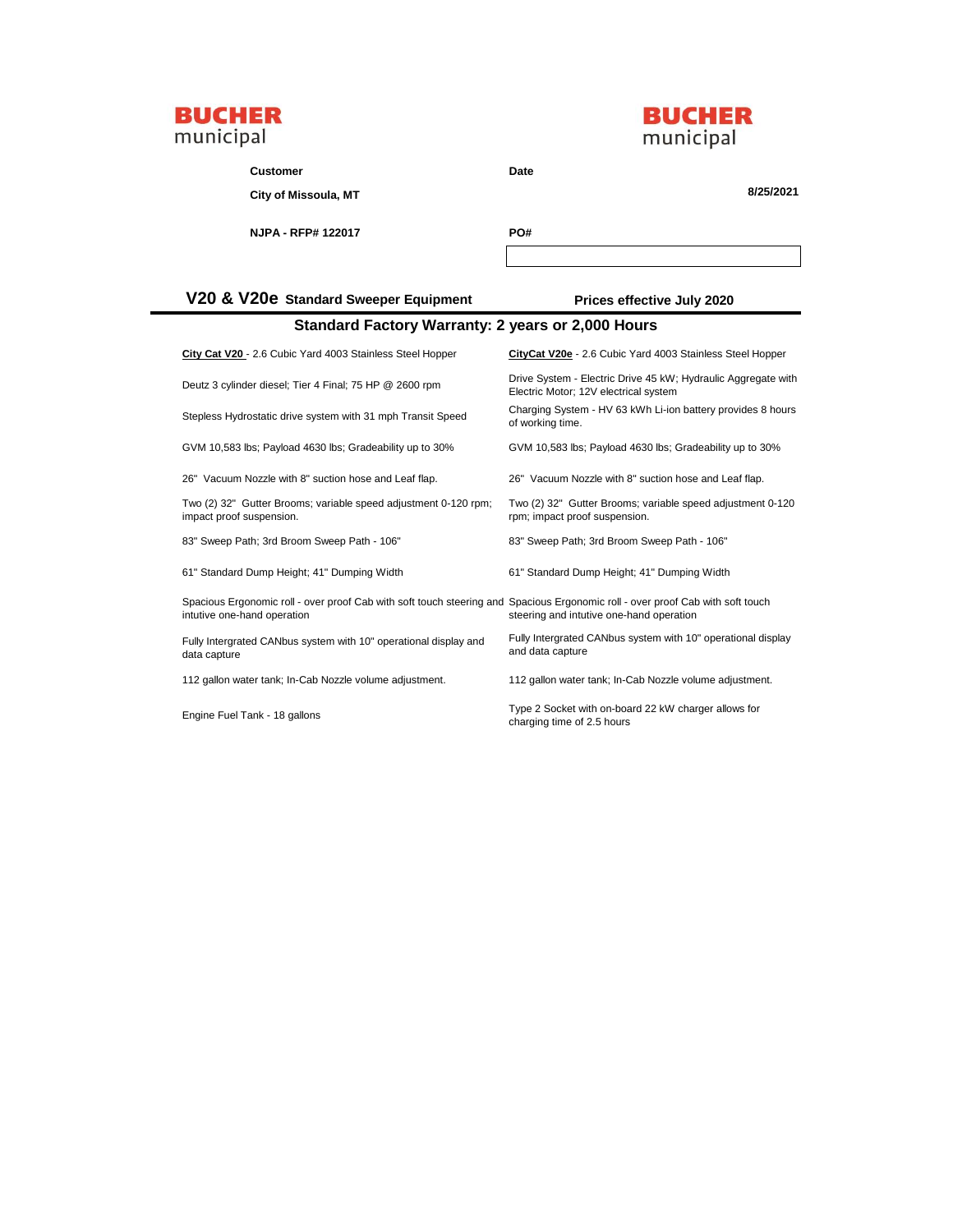|   | QTY ID Number | <b>DESCRIPTION</b>                                    | 2020 List Price | 2020 Extended |
|---|---------------|-------------------------------------------------------|-----------------|---------------|
|   | CT2405        | City Cat V20 - Deutz 75 HP Diesel Engine Tier 4 Final | \$138,000       | \$138,000     |
| 0 | CT2152        | City Cat V20e - All Electric                          | \$355,000       | \$0           |
| 0 | <b>CAM001</b> | Camera Single Rear Displaying on JVM                  | \$2,500         | \$0           |
|   | <b>CAM003</b> | Camera - Vacuum Nozzle Displaying on JVM              | \$3,150         | \$3,150       |
|   | CCA010        | Radio /MP3 Player Bluetooth (DAB+)                    | \$800           | \$800         |
|   | CC0001        | Overload Indicator                                    | \$650           | \$650         |

|              | QTY ID Number | <b>DESCRIPTION</b>                                                                             | 2020 List Price | 2020 Extended |
|--------------|---------------|------------------------------------------------------------------------------------------------|-----------------|---------------|
| 1.           | <b>CCA201</b> | Deluxe Driver Seat - Air Suspended with head rest                                              | \$1.250         | \$1.250       |
| 1            | <b>CCA001</b> | Cab - Air Conditioning                                                                         | \$4,200         | \$4,200       |
| 1            | <b>CCA100</b> | <b>Heated Rear View Mirrors</b>                                                                | \$575           | \$575         |
| 0            | CS0010        | Wanderhose - Side mounted with hydraulic inlet duct<br>flap. 4" diameter & 16 feet hose.       | \$4,700         | \$0           |
| 0            | CC0010        | One Spare Wheel - Standard Tires                                                               | \$450           | \$0           |
| 1            | CH0020        | Hopper Easy Clean - Flushes hopper, fan & mesh.                                                | \$2,125         | \$2,125       |
| 0            | CS0060        | Castor Wheels for Vacuum Nozzle                                                                | \$675           | \$0           |
| $\Omega$     | CW0030        | Mid Pressure Water Pump - 300 PSI @ 30 GPM;<br>includes 35 feet of hose, reel & hand lance     | \$4,400         | \$0           |
| $\Omega$     | CW0041        | Side Flushing Nozzle LH or RH; Each Price. Requires<br>Mid Pressure Water Pump - CW0030        | \$700           | \$0           |
| $\Omega$     | CW0044        | Front Spray Bar. Requires Mid Pressure Water Pump -<br>CW0030                                  | \$915           | \$0           |
| $\mathbf{1}$ | CS0020        | Front Mounted 3rd Brush, 32" diameter; left & right<br>swivel hinged                           | \$14,750        | \$14,750      |
| 1            | CS0101        | In-Cab Dual Gutter Broom Tilt - Hydraulic Controlled                                           | \$2,500         | \$2,500       |
| $\mathbf{1}$ | CS0105        | In-Cab Dual Gutter Broom Hydraulic Down Pressure<br>Control. Includes Independent Lift Control | \$4,200         | \$4,200       |
| 1            | CS0102        | In-Cab Dual Gutter Broom Independent Lateral<br>extension hydraulic control.                   | \$2,000         | \$2,000       |
| $\mathbf{1}$ | CW0020        | High Pressure Water Pump - Includes hand lance &<br>reel. 1750 PSI / 4 GPM. 35 feet of hose    | \$3,700         | \$3,700       |
| 1            | CE0020        | Back - Up Alarm                                                                                | \$315           | \$315         |